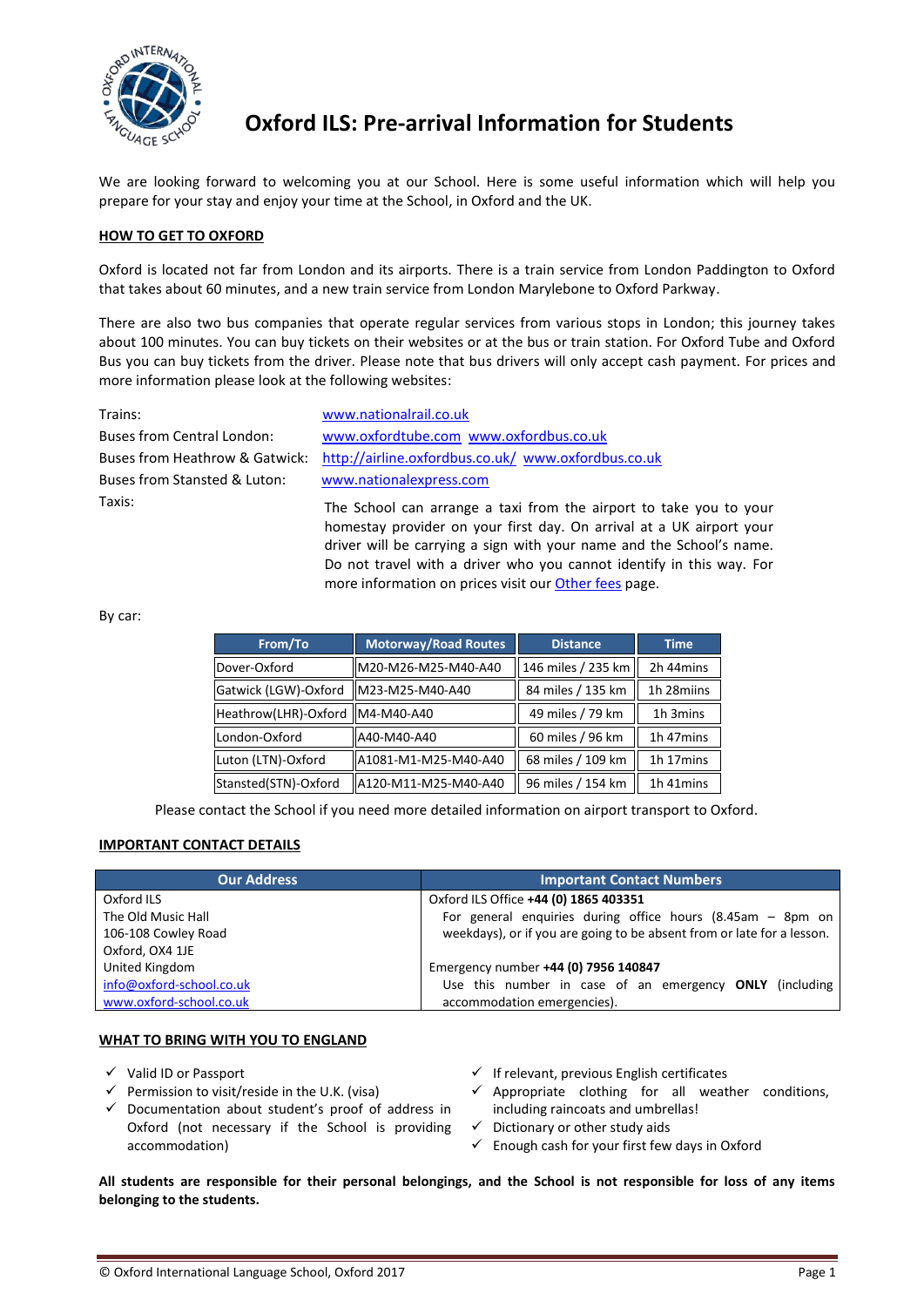#### **YOUR FIRST DAY AT SCHOOL**

The Old Music Hall, where we are located, is a shared office building. Entrance to the School and reception area is via the building security door entry system.

1) When you arrive, please contact the School office by using the intercom:

Press "1009" on the keypad, and then press the button  $\Box$  on the keypad.

- 2) Someone will then come to meet you in the reception area to take you to a classroom. **Please arrive at the School on your first day at 9.00am.**
- 3) You will take a short written assessment test so that we can check your level of English and place you in a class with students of the same level. If you have a certificate of completion of an English course at any level, please bring it with you.
- 4) You will receive an induction on health and safety, rules and regulations, and general information about Oxford.
- 5) After the Induction you will receive our Welcome pack and your Oxford ILS Identification Card.
- 6) We will then introduce you to your teacher and you will start your classes.

## **DAILY TIMETABLE**

You must attend all your classes. If you are late for your lesson you will not be allowed into class. On the first day we will give you your timetable and will tell you what to do if you are sick and cannot attend your class.

| Monday          | Tuesday         | Wednesday       | Thursday        | Friday          |
|-----------------|-----------------|-----------------|-----------------|-----------------|
| Lesson 1        | Lesson 1        | Lesson 1        | Lesson 1        | Lesson 1        |
| $09.00 - 10.30$ | $09.00 - 10.30$ | $09.00 - 10.30$ | $09.00 - 10.30$ | $09.00 - 10.30$ |
| Break           | <b>Break</b>    | Break           | Break           | <b>Break</b>    |
| $10.30 - 10.45$ | $10.30 - 10.45$ | $10.30 - 10.45$ | $10.30 - 10.45$ | $10.30 - 10.45$ |
| Lesson 2        | Lesson 2        | Lesson 2        | Lesson 2        | Lesson 2        |
| $10.45 - 12.15$ | $10.45 - 12.15$ | $10.45 - 12.15$ | $10.45 - 12.15$ | $10.45 - 12.15$ |
| <b>LUNCH</b>    | <b>LUNCH</b>    | LUNCH           | <b>LUNCH</b>    | <b>LUNCH</b>    |
| $12.15 - 13.15$ | $12.15 - 13.15$ | $12.15 - 13.15$ | $12.15 - 13.15$ | $12.15 - 13.15$ |
| Lesson 3        | Lesson 3        | Lesson 3        | Lesson 3        | Lesson 3        |
| $13.15 - 14.45$ | $13.15 - 14.45$ | $13.15 - 14.45$ | $13.15 - 14.45$ | $13.15 - 14.45$ |
| Break           | <b>Break</b>    | Break           | Break           | <b>Break</b>    |
| $14.45 - 15.00$ | $14.45 - 15.00$ | $14.45 - 15.00$ | $14.45 - 15.00$ | $14.45 - 15.00$ |
| Lesson 4        | Lesson 4        | Lesson 4        | Lesson 4        | Lesson 4        |
| $15.00 - 16.30$ | $15.00 - 16.30$ | $15.00 - 16.30$ | $15.00 - 16.30$ | $15.00 - 16.30$ |

*Full-time class schedules (This timetable is a sample and subject to change):*



#### **Lunch**

Meals are not available at our premises, but we provide tea and coffee. However, the School is located on Cowley Road where there is a wide selection of cafes, restaurants, pubs and supermarkets. We recommend students budget approximately £5 a day for lunch.

## **STUDY VISAS**

If you are visiting the UK on a student visa, you must attend your lessons. If you stop attending lessons, the School will have to inform the Home Office, which might result in losing your visa and having to leave the country.

Students from the following countries must register their stay with the police within seven days of their arrival:

Afghanistan, Algeria, Argentina, Armenia, Azerbaijan, Bahrain, Belarus, Bolivia, Brazil, China (including Hong Kong and Macao), Colombia, Cuba, Egypt, Georgia, Iran, Iraq, Israel, Jordan, Kazakhstan, Kuwait, Kyrgyzstan, Lebanon, Libya, Moldova, Morocco, North Korea, Oman, Palestine, Peru, Qatar, Russia, Saudi Arabia, Sudan, Syria, Tajikistan, Tunisia, Turkey, Turkmenistan, United Arab Emirates, Ukraine, Uzbekistan, Yemen.

If you are not from one of the above mentioned countries, but your visa stamp in your passport (or letter from the Home Office) states that you are required to register with the police then you must do so.

To register with the police you need:

- Your passport
- A completed Police Registration Form
- $\checkmark$  An Oxford ILS confirmation letter
- $\checkmark$  One up-to date passport-sized photograph
- $\checkmark$  £34.00 to pay for the registration (Try to have the exact amount)

Where to go: Oxford Police Station, St Aldates, Oxford, OX1 1SZ

*If you have any queries regarding this registration with the police please contact the Overseas Visitors Registration Office on tel. +44 (0)1865 293609 during office hours (Mon-Thu 8am-4pm and Fri 8am-3:30pm). You can also send an email to: [OVRO@thamesvalley.pnn.police.uk](mailto:OVRO@thamesvalley.pnn.police.uk)*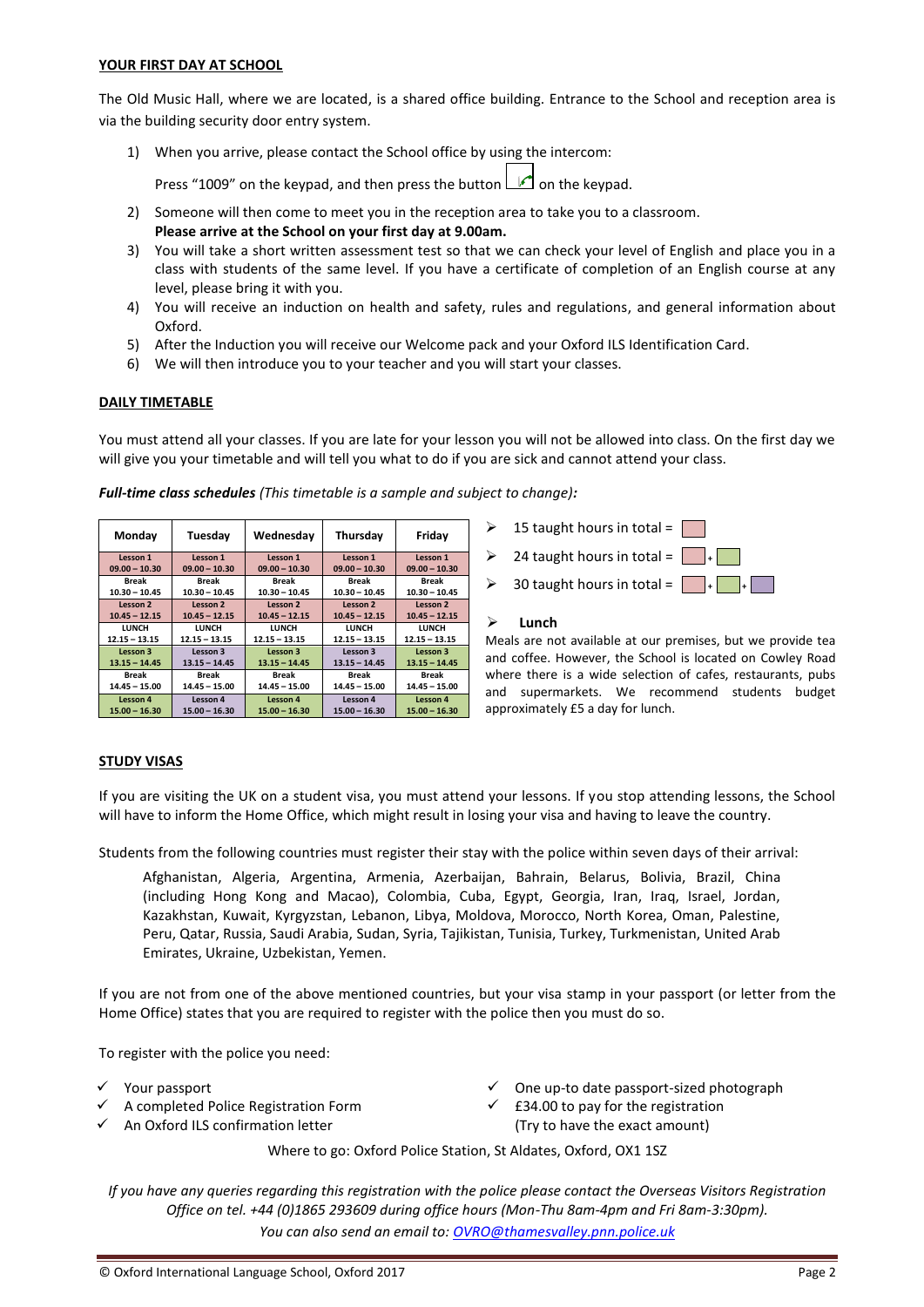#### **RULES AND REGULATIONS**

We expect all of our students to follow the School's rules and regulations. If you do not follow them, you will receive a verbal warning, this will be followed by a written warning and, if you still do not change, you will be asked to leave.

Students who do not attend classes for five continuous days without telling the School, will be removed from the class register, and it will not be possible to guarantee a place in the same class when they return. Students who attend less than 85% of their classes may also be removed from the class register. If you do not attend 85% of your classes, or are continuously absent without submitting a doctor's note, or giving another good reason, the School will follow the four steps of the Expulsion Policy.

If you are absent for a week or more and can show us a doctor's certificate, you may ask for a course extension.

Oxford ILS reserves the right to expel a student immediately in serious cases of misbehaviour (for example: proven theft).

For more information see our [Terms and Conditions, Anti-bullying Policy](http://www.oxford-school.co.uk/pages/pv.asp?p=oxfordils106) an[d Expulsion Policy.](http://www.oxford-school.co.uk/pages/pv.asp?p=oxfordils106)

## **TRIPS AND EXCURSIONS**

Oxford ILS also offers students excursions organised by our partner travel organisations. For example:

- City Tours (London, Edinburgh, Brighton, Cambridge, Bath & Stonehenge)
- Harry Potter Studio Tour
- Thorpe Park Adventure Day
- Warwick Castle & Stratford Upon Avon
- Portsmouth and Isle of Wight
- Brighton and Bournemouth Beach

If you want to buy a ticket, please speak to the Office and we will arrange it for you at no extra cost. Costs for full day excursions are from £35-£75 per student. The exact price for each excursion is displayed in every classroom. If you would like to visit other cities and attractions in the UK or abroad, our partner UK Study Tours organises guided excursions every weekend. Posters and leaflets with excursions are available at the School. Students can book these trips through the School Office after their course starts, and are charged at the time of booking.

## **CERTIFICATES**

If you attend your classes, complete homework, assignments, and pass your progress tests, you will receive an Attendance certificate. Long-term students, who complete a level or a full-time exam class, will receive a Course Completion certificate.

## **MEDICAL AND DENTAL CARE**

Before coming to study at Oxford ILS you should take out medical (even if you are entitled to NHS treatment) and travel insurance to cover any repatriation costs (costs of returning home) in the case of an accident or emergency.

Emergency treatment in the John Radcliffe Hospital Accident and Emergency department is free for everyone, however, the follow-up treatment may not be free. If you are a full-time student for six months or more, you are entitled to NHS treatment. You should register with a local doctor on arrival.

If you are here for less than six months you are entitled to the same treatment if you come from countries in the European Economic Area, or other countries such as Russia and some of the former Soviet Republics, with whom the UK has reciprocal health care agreements. If you are entitled to NHS treatment, you will not have to pay for a visit to the doctor or hospital treatment. However, you will have to pay for medicines, dental treatment and optical treatment.

Your homestay provider will tell you about a suitable doctor or dentist and the Accommodation Manager will also give you advice and assistance on this.

Students with disabilities are welcome by Oxford ILS, but please let us know your needs and details of your disability before you arrive so we can make arrangements for you.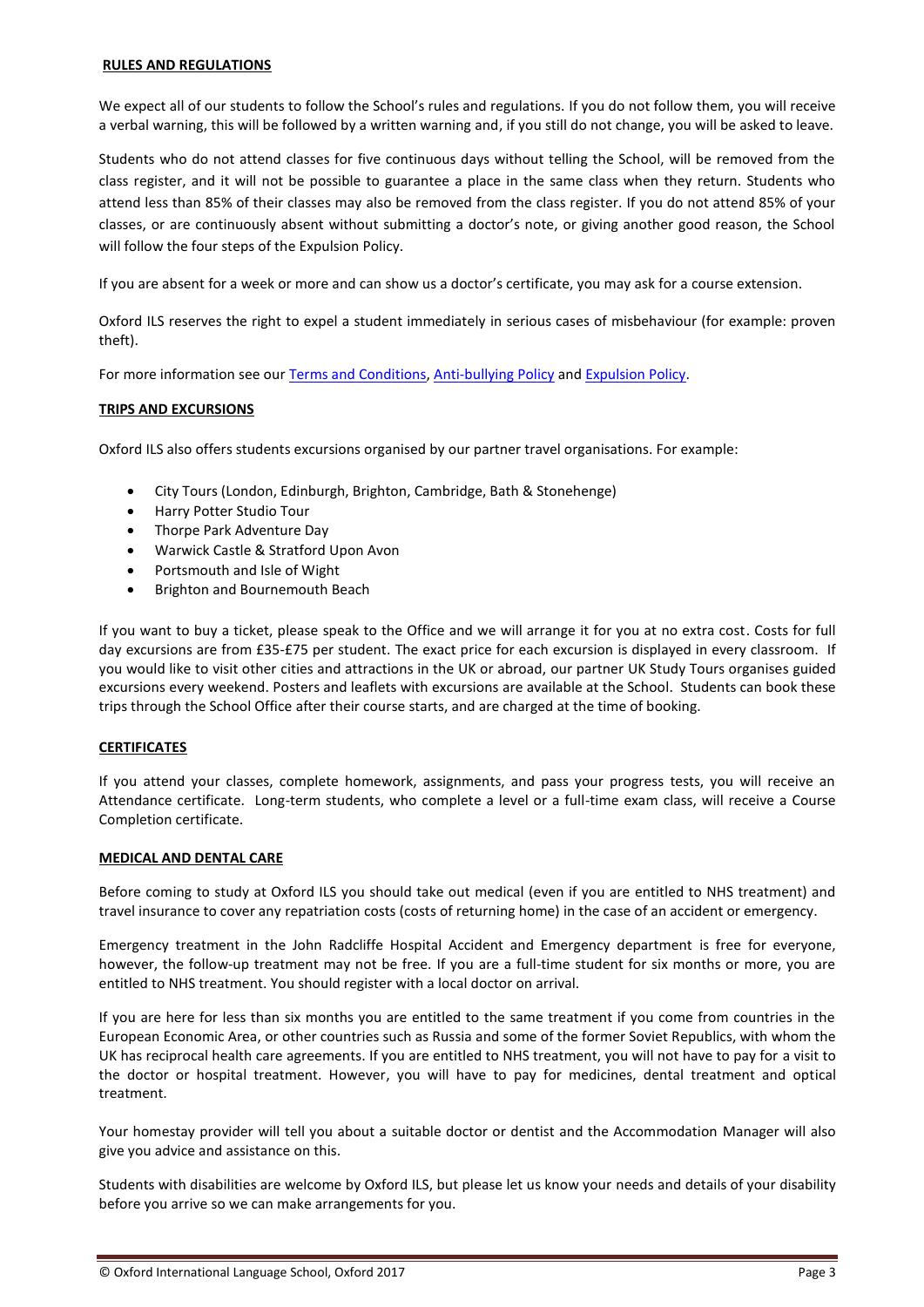#### **LIABILITY AND INSURANCE**

The School is not responsible, and cannot be held liable, for any loss, or damage to property, nor for any accident whilst at the homestay provider. It is strongly recommended you have adequate insurance cover for your possessions. You are also required to make your own arrangements for travel and medical insurance.

#### **CONTACTING HOME**

By telephone: International phone calls from mobile phones are normally very expensive. However, discount phone cards are available from a local shop to use with mobile phones, or from phone boxes.

By email: Wi-Fi connection is available at the School. Please bring your own laptop or tablet.

#### **MONEY**

Do not carry more money than you need. Avoid high value notes (e.g. £50) and make sure you always carry money in a safe place (i.e. NOT your back pocket). Remember that you are responsible for the safety of your cash and valuable possessions.

We recommend that you budget for £120 per week, for personal expenses, local travel and social activities. You will require additional funds to pay for car hire and weekend trips, if necessary.

Typical costs (approximate):

| Sandwiches  | £ 3.50 | Pub lunch       | £11.00         | Water (33cl)            | £1.00  | Restaurant meal | £ 20.00      |
|-------------|--------|-----------------|----------------|-------------------------|--------|-----------------|--------------|
| Pizza/Pasta | £6.00  | Cinema          | $\degree$ 8.00 | Coke/Pepsi (33cl)       | £1.20  |                 |              |
| Tea/Coffee  | £ 2.70 | Bus Pass (week) | £15.99         | <b>Bus Pass (month)</b> | £55.49 | Local Taxi      | £5.00-£15.00 |

The easiest way to access cash is from 24 hour ATM machines accepting VISA and MasterCard. There are many ATM machines in Oxford and around the School. Travellers' cheques can be exchanged in most banks and in the post office, at the desk marked 'Bureau de Change'.

#### **BANKS AND BUREAUX DE CHANGE**

You can change money at any large bank, bureau de change or travel agency. Remember that money changers often give different exchange rates and charge different levels of commission. Try to avoid receiving £50 notes as they are sometimes difficult to change. Visa, Mastercard and other credit cards are accepted in many shops and restaurants.



## **OPENING A BANK ACCOUNT**

Short-stay students cannot open a bank account in the UK. Long-term adult students may be able to open a "basic bank account" with some banks. Most basic bank accounts are free. Taking out money from most cash machines is free too.

If you choose to open a bank account whilst in the UK, you will need to take your passport, a Confirmation letter from Oxford ILS, your identification (for example your passport with student visa), tenancy agreement and/or utility bill as proof of your address, if you live on your own and not with a host family. A letter of reference from your bank in your home country may also be useful.

When your family send money from your country to your UK bank account, you need to tell them:

Account name Name and address of your bank in the UK Name and address of your bank in your country Sort code (six digit number, e.g. 11-39-42) BIC/IBAN numbers Account number (seven digit number, e.g. 1879351)

Most banks are open 9am-5pm on weekdays, and also on Saturday mornings. There are many banks in Oxford such as: